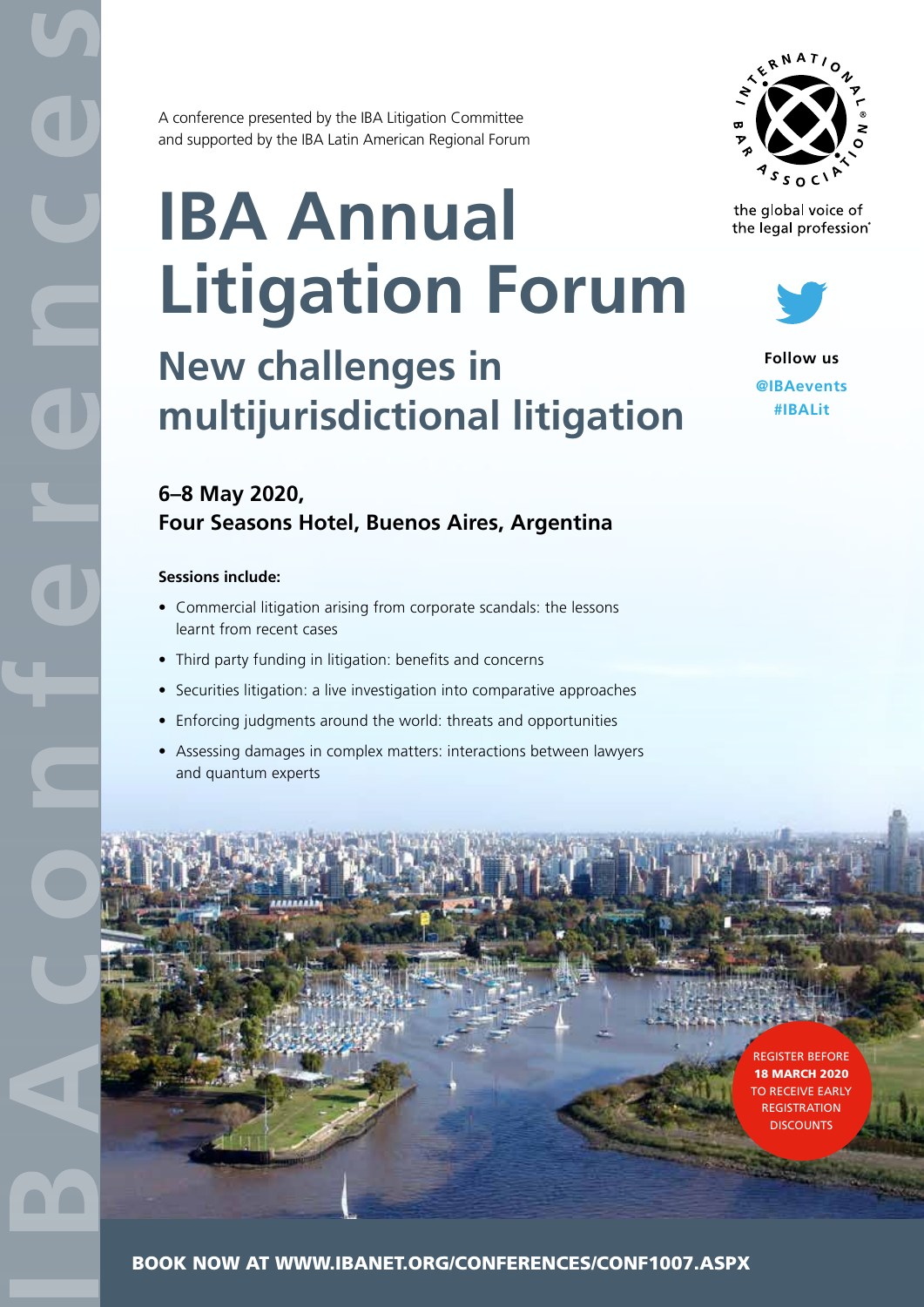## Programme

#### Conference Co-Chairs

Angelo Anglani *NCTM, Rome; Co-Chair, IBA Litigation Committee* Rodrigo Fermin Garcia *Marval O'Farrell & Mairal, Buenos Aires; Regional Representative Latin America, IBA Litigation Committee*

## Wednesday 6 May

#### 1500 − 1700 **Young litigators' seminar**

*Marval O'Farrell & Mairal, Auditorium 'Jorge E O'Farrell' Av Leandro N Alem 882, Buenos Aires*

This will be an interactive seminar aimed primarily at younger lawyers and law students. Participants will receive a set of materials by email in advance, and the focus will be on expert cross-examination. The seminar will begin with a short presentation on the role of party-appointed experts and the 'dos and don'ts' of expert cross-examination. Participants will then have an opportunity to practice their cross-examination skills in groups, with the faculty acting as expert witnesses providing immediate feedback.

For registration and queries regarding this seminar, please contact either Andrea Frischknecht at

**andreas.frischknecht@chaffetzlindsey.com** or Lucinda Orr at **lucinda.orr@enyolaw.com**

Places are limited and early registration is encouraged.

#### 2000 − 2300 **Welcome reception and buffet dinner**

Start the conference in style. Join IBA committee officers, colleagues and conference speakers to network over drinks and canapes.

## Thursday 7 May

0800 − 1630 **Registration** *Four Seasons Hotel*

0900 − 0915 **Welcome remarks from Conference Co-Chairs**

#### 0915 − 1045

#### **Commercial litigation arising from corporate scandals: lessons learnt from recent cases**

During recent times, a wave of corporate scandals of enormous proportions have given rise to high-profile commercial litigation cases. In this session, the panel will examine lessons to be learnt from these cases. They will also discuss effective strategies to navigate these conflicts, which will include: practical aspects of retrieving cross-border assets; the need to be able to work with

cross-border teams; and the impact of technology (both as a tool and a hinderance).

*Session Chair* Keith E Oliver *Peters & Peters, London*

#### *Speakers*

Lina Bensman *Cleary Gottlieb Steen & Hamilton, New York*  Patrick Green QC *Henderson Chambers, London* Saverio Lembo *Bär & Karrer, Geneva; Regional Representative Europe, IBA Criminal Law Committee* Joana Rego *Raedas, London* Johanna Wirth *Hengeler Mueller, Berlin*

1045 − 1115 **Coffee/tea break** 

**Conference dinner sponsors**







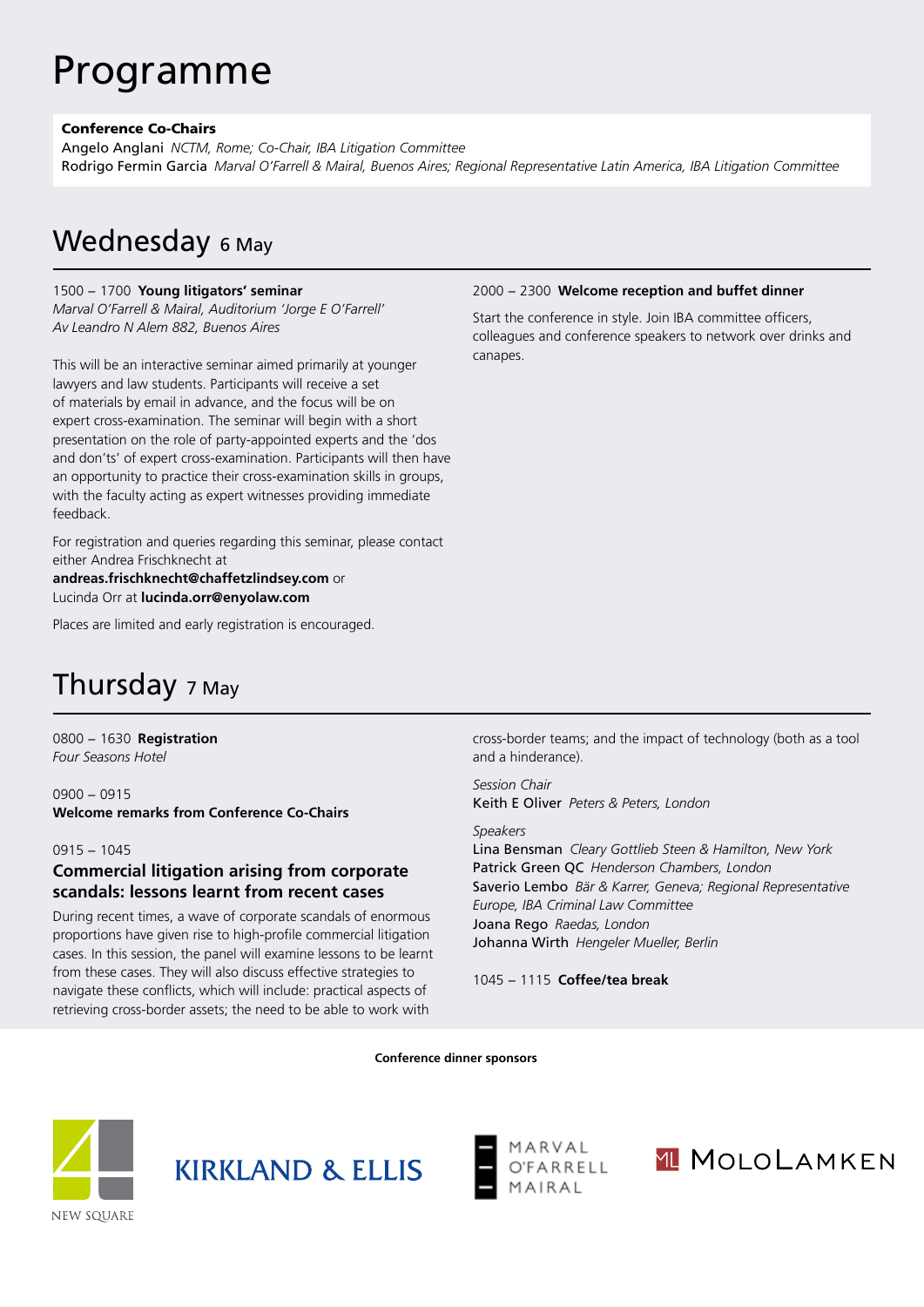#### 1115 − 1245

#### **Third party funding in litigation: benefits and concerns**

Third party funding of disputes is now a common feature in many developed jurisdictions, to such a degree that it has emerged as a specialised industry. While many jurisdictions have gotten past initial debates about whether financing a lawsuit is permissible, third-party funding still raises many practical and procedural issues when it comes to confidentiality, transparency, costs and ethical constraints. This session will bring together a panel of leading litigation lawyers and third-party funders with the aim of discussing key topics, including:

- Clients' vision of funding and factors that should be considered when selecting a funder
- How funders assess and value disputes
- Whether third-party funding agreements should be disclosed/ disclosable
- How third-party litigation funding is currently regulated around the world
- Disagreements between funders and clients regarding settlement or key procedural decisions
- Funding arrangements between lawyers and funders

#### *Session Chair*

Robert A Schwinger *Norton Rose Fulbright, New York*

#### *Speakers*

Zachary D Krug *Woodsford Litigation Funding, London* Simone Peek *Bureau Brandeis, Amsterdam* Felipe Galea *BMA, São Paulo* Louisa Watt *Brown Rudnick, London*

1245 − 1430 **Lunch** 

#### **Continuing Professional Development/Continuing Legal Education**

For conference delegates from jurisdictions where CPD/CLE is mandatory, the IBA will provide a Certificate of Attendance for the conference. Subject to CPD/CLE requirements, this can be used by conference delegates to obtain the relevant number of hours' accreditation. The number of CPD/ CLE hours available may vary depending on the rules applied by the members bar association/law society on time recording criteria.

A Certificate of Attendance is available to conference delegates on request. Please ask at the IBA conference registration desk for information on how to obtain the certificate.

#### 1430 – 1615

#### **Securities litigation: a live investigation into comparative approaches**

Securities litigation is arguably the most economically significant form of litigation worldwide. Legal concepts and techniques developed in the United States have been adapted and are now being used in Europe and elsewhere. In a lively and interactive format, counsel from multiple jurisdictions will look at the growth of securities litigation from the perspective of both claimants' and defendants' lawyers, and discuss:

- What is 'securities litigation'?
- The background of securities litigation: corporate governance, and securities regulation and enforcement
- Market/price disrupting events
- Building a claimant 'class'
- Funding
- Procedural tools
- The future of securities litigation: global growth?

#### *Session Chair*

John Reynolds *White & Case, London*

#### *Speakers*

Nadine Hermann *Quinn Emanuel Urquhart & Sullivan, Hamburg*  Richard Leedham *Mishcon de Reya, London* Nathaniel P T Read *Cohen & Gresser, New York* Yvette Steeg-Tijms *NautaDutilh, Amsterdam* Jessica Ortiz *Molo Lamken, New York* Flip Wijers *Lemstra Van der Korst, Amsterdam*

#### 1830 − 2130 **Conference reception and dinner**

Entry is by ticket only. Ticket price US\$150.

The organisers may at any time, with or without giving notice, in their absolute discretion and without giving any reason, cancel or postpone the conference, change its venue or any of the other published particulars, or withdraw any invitation to attend. In any case, neither the organisers nor any of their officers, employees, agents, members or representatives shall be liable for any loss, liability, damage or expense suffered or incurred by any person, nor will they return any money paid to them in connection with the conference unless they are satisfied not only that the money in question remains under their control but also that the person who paid it has been unfairly prejudiced (as to which, decision shall be in their sole and unfettered discretion and, when announced, final and conclusive).

#### **Associate conference sponsor**

## **COMPASS LEXECON**

**Conference reception sponsor Conference luncheon sponsor** 

 $\bullet$ 



**PINHEIRONETO** ADVOGADOS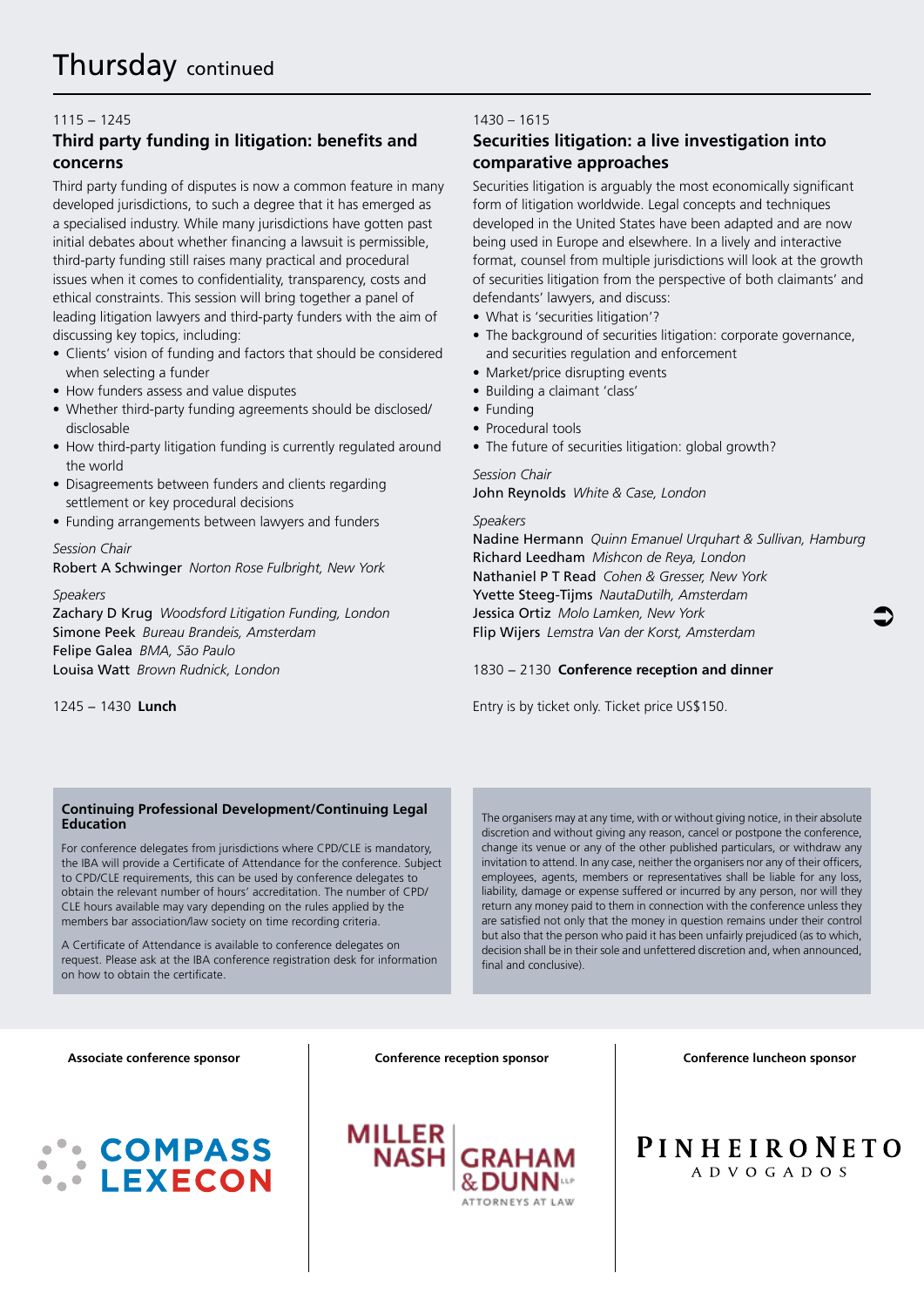#### 0830 − 1230 **Registration**

*Four Seasons Hotel*

#### 0900 − 1030

#### **Enforcing judgments around the world: threats and opportunities**

Prevailing on the merits of a dispute is only half the battle, then there is judgment enforcement. If the judgment debtor's assets are in a different jurisdiction from the jurisdiction where the judgment was obtained, judgment enforcement is particularly tricky. This panel of dispute resolution lawyers, from a variety of countries, will discuss and answer:

• To what extent will one jurisdiction recognise the judgments of another?

• If you can influence the drafting of your judgment, what should you do to make it enforceable in other commercial countries? • Can assets of the judgment debtor be attached while you are waiting for recognition of your foreign judgment?

This panel will help prepare you to be in the best position to enforce your judgment cross-border, and will also discuss the status of recent relevant Hague Conventions.

#### *Session Chair*

Chris Helmer *Miller Nash Graham & Dunn, Portland, Oregon; Vice Chair, IBA Litigation Committee*

*Speakers* Richard Binns *Burges Salmon, London*  Omar Guerrero *Hogan Lovells, Mexico City* Bettina Knoetzl *Knoetzel, Vienna* Ricardo Ostrower *Marval O'Farrell & Mairal, Buenos Aires*

1030 − 1100 **Coffee/tea break** 

#### 1100−1225

#### **Assessing damages in complex matters: interactions between lawyers and quantum experts**

In making their legal findings and deriving their judgments on damages, judges frequently rely on parties' presentations of conclusions reached by quantum experts. While the significance of damages evidence reports is undisputed nowadays, the interplay between counsel and quantum experts during the preparation and submission of such evidence raises serious questions that remain unresolved. This concluding session will address the following:

• Should lawyers intervene in the methods experts use to quantify damages in light of the specific facts of the dispute?

• Is there a need for more transparency in the role of counsel in the preparation of damages reports and experts' witness statements?

• What are the limits of an instruction letter?

• What is the role of counsel in providing quantum experts with relevant documents from which experts form their opinion? These and other queries will be discussed, with the aim of offering tips that may help lawyers enhance their role in expert evidence preparation.

#### *Session Chair*

Claudia Benavides Galvis *Baker McKenzie, Bogota*

#### *Speakers*

Graham Chapman QC *4 New Square, London* Felix Montero *Perez-Llorca, Madrid* Thera van Swaay De Marchi *Pinheiro Neto Advogados, São Paulo; Website Officer, IBA Litigation Committee* Sebastian Zuccon *Compass Lexecon, Buenos Aires*

#### 1225 − 1230 **Closing remarks**

1300−1430 **IBA Litigation Committee open meeting**

The IBA, its officers and staff accept no responsibility for any views expressed, presentations or materials produced by delegates or speakers at the Conference.

#### **IBA Harassment Policy**

IBA conferences provide unrivalled professional development and network-building opportunities for international legal practitioners and their professional associates. The IBA values the participation of every delegate and member of the IBA and wants all attendees to have an enjoyable and fulfilling experience. Accordingly, all conference attendees are expected to show respect and courtesy to other attendees, IBA staff and those involved with hosting the events throughout the conference and at all conference events, receptions, and parties, whether officially organised by the IBA or others. All delegates, guests, attendees, speakers, exhibitors, staff and volunteers at any IBA event are required to conform to the IBA Harassment Policy.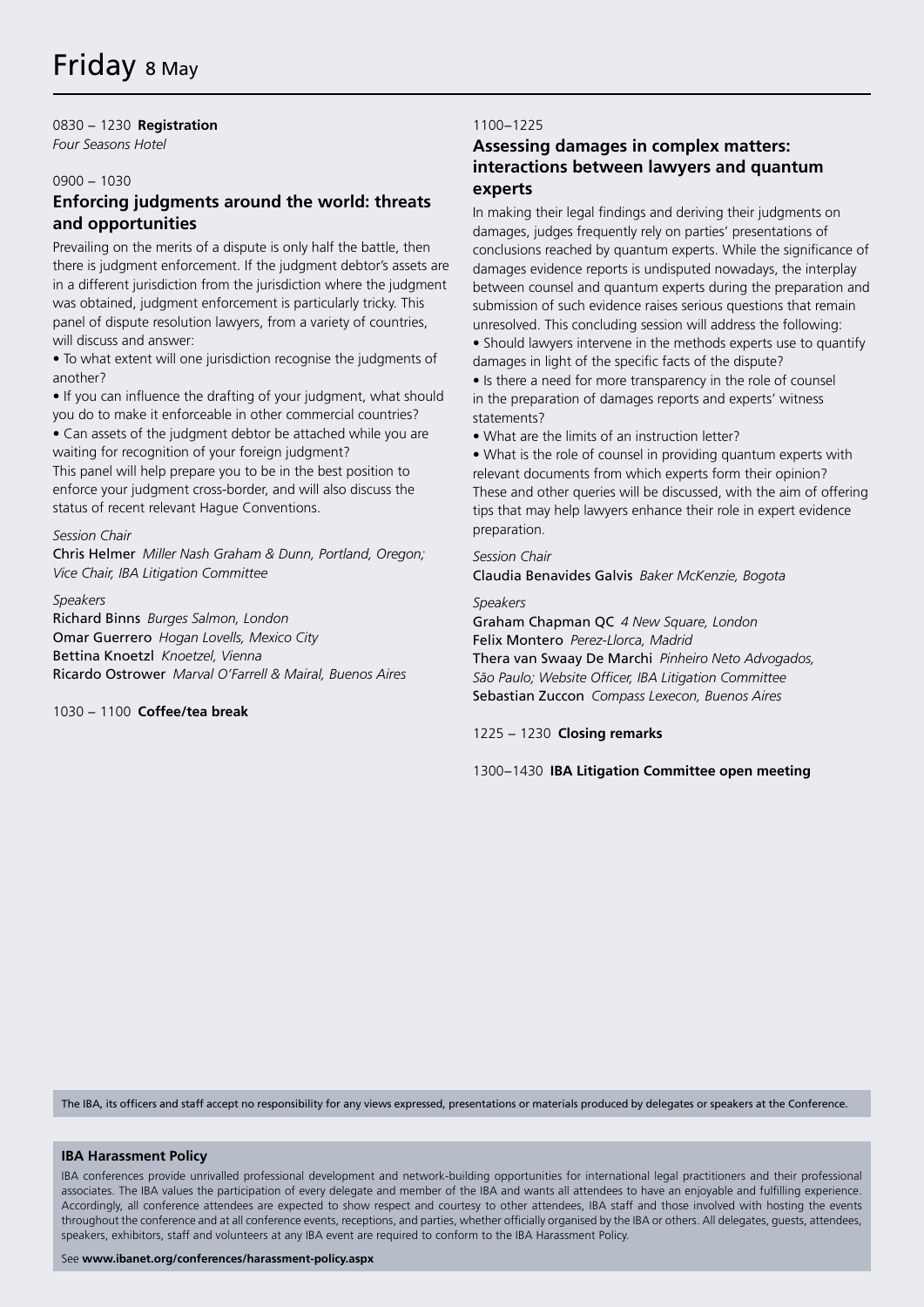## Information

#### Date

6 − 8 May 2020

#### Venue

Four Seasons Hotel Posadas 1086 Buenos Aires, Argentina Tel: +54 (11) 5171 1234 **http:/fourseasons.com/buenosaires**

#### Fees

*Online registrations received:*

|                                 | on or before<br>18 March | until<br>24 April |
|---------------------------------|--------------------------|-------------------|
| <b>IBA</b> member               | US\$800                  | US\$950           |
| Non-member*                     | US\$1,025                | US\$1,175         |
| Young lawyers (under 30 years)  | US\$600                  | US\$1,175         |
| Academics/judges (full time)    | US\$600                  | US\$1,175         |
| Public lawyers                  | US\$600                  | US\$1,175         |
| Corporate counsel**             | US\$720                  | US\$1.175         |
| Guest fee                       | US\$60                   | US\$60            |
| Conference reception and dinner | US\$150                  | US\$150           |

After **24 April** registrations must be received in hard copy at the IBA office.

*Hard copy registration forms and fees received:*

|                                 | on or before<br>18 March | after<br>18 March |
|---------------------------------|--------------------------|-------------------|
| <b>IBA</b> member               | US\$890                  | US\$1.055         |
| Non-member*                     | US\$1,140                | US\$1,305         |
| Young lawyers (under 30 years)  | US\$670                  | US\$1,305         |
| Academics/judges (full time)    | US\$670                  | US\$1,305         |
| Public lawyers                  | US\$670                  | US\$1,305         |
| Corporate counsel**             | US\$800                  | US\$1,305         |
| Guest fee                       | US\$60                   | US\$60            |
| Conference reception and dinner | US\$150                  | US\$150           |

\* By paying the non-member fee, we welcome you as a delegate member of the IBA for the year in which this Conference is held, which entitles you to the following benefits:

1) Password access to certain parts of the IBA website.

2) Receipt of IBA E-news and access online versions of IBA *Global Insight*. 3) Pay the member rate for any subsequent IBA conference registrations for this calendar year.

\*\* A reduced rate is offered to IBA Corporate Group Members. Please register online to obtain a 25 per cent discount on the IBA member fee.

If you would like to become a full or general member of the IBA, which includes membership of one committee or more – and inclusion in and access to our membership directory – we encourage you to do so now in order to register for this Conference at the member rate. You can find full details of how to join at **www.ibanet.org**

#### Language

All Conference working sessions and Conference materials will be in English.

#### How to register

#### Register online by **18 March** at **www.ibanet.org/conferences/**

**conf1007.aspx** and make payment by credit card to avail of the ten per cent online registration discount or complete the attached registration form and return it to Camila Campelo at **camila.campelo@int-bar.org**. You should receive emailed confirmation of your registration within five days; if you do not please contact Camila Campelo.

A reduced rate is offered to lawyers who are over the age of 65, have been an IBA member for more than 20 years and are no longer practising law.

#### **Full payment must be received in order to obtain your Conference documentation.**

#### **Fees include:**

- Attendance at all working sessions on 7 and 8 May
- Conference materials, including any available speaker's papers presented at the Conference
- Access to the above Conference working materials from the IBA website **(www.int-bar.org**) approximately seven days after the Conference
- Lunches on Thursday and Friday
- Coffee/ tea during breaks
- Invitation to Welcome reception and buffet dinner on 6 May

#### **Guest fee includes:**

- Invitation to Welcome reception and buffet dinner on 6 May
- The opportunity to buy a ticket to the Conference reception and dinner on 7 May

A guest must **NOT** be a member of the legal profession or seek to use the Conference as a business networking opportunity. Access to working sessions is not permitted for guests. Checks are made to ensure members of the legal profession are not registered as guests, if this is the case, registration will be refused unless the guest registers as a full delegate for the Conference. **Only registered guests (ie, those paying the guest fee) are eligible to participate in the social programme.**

#### **List of participants**

In order for your name to appear in the list of participants, which will be made available seven days prior to the Conference, your registration form must be received by **24 April** at the latest.

#### **Mobile delegate search application**

Delegates are now able to use a mobile delegate search. This application has been developed to aid networking by giving delegates instant access to an up-to-date list of their fellow attendees, and comes with the added benefit of a built-in messaging service. All registered delegates with an internet or Wi-Fi-enabled device will have access, using their IBA username and password. Simply visit: **m.ibanet.org/conf1007**

#### **Registration confirmation**

All documentation regarding your attendance at the Conference can now be obtained from the IBA website. Upon receipt of your payment for the Conference a confirmation email will be sent containing instructions on how to download the documents. Registration confirmation will not be distributed by post.

 $\bullet$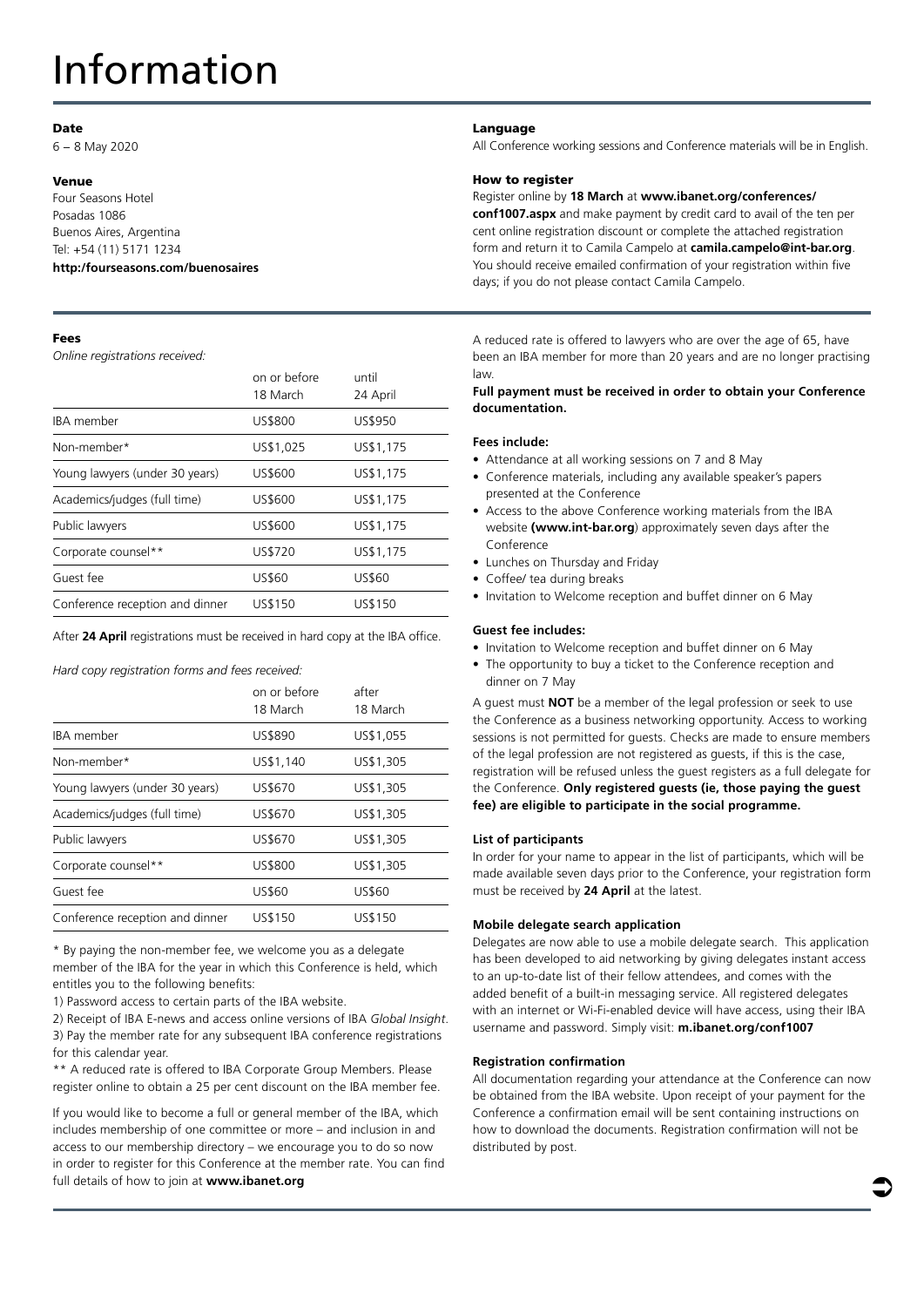#### **Photography and filming**

Certain sessions and/or social functions may be photographed and/or filmed and some of this content may be used for future IBA marketing materials, member communications, products or services. Should you have any concerns with regard to this, or do not wish to be featured in any of these materials please contact the IBA Marketing Department on **ibamarketing@int-bar.org** 

#### Payment of registration fees

**US dollars:** by bank transfer to the IBA account number: 01286498 (Sort Code 56-00-03) at the National Westminster Bank, St James's & Piccadilly Branch, 208 Piccadilly, London W1A 2DG, United Kingdom. SWIFT address NWBKGB2L, IBAN GB55NWBK60730101286498.

**Please ensure that a copy of the bank transfer details is attached to your registration form.**

**Please pay all bank charges so that the IBA receives the full invoiced amount.**

**Please ensure that your name and 'CONF1007' appear on any transfer.**

**Credit card payments:** by Visa, MasterCard or American Express. **No other cards are accepted.**

#### **No deductions or withholdings**

All fees payable to us by you in accordance with the terms contained in this 'Information' section shall be paid free and clear of all deductions or withholdings whatsoever. If any deductions or withholdings are required by law to be made from any fees payable to us by you under the terms contained in this 'Information' section you shall pay such sum as will, after the deduction or withholding has been made, leave us with the same amount as we would have been entitled to receive in the absence of any such requirement to make a deduction or withholding.

If we obtain the benefit of any tax credit or other relief by reference to any such deductions or withholdings, then we shall repay to you such amount as, after such repayment has been made, will leave us in no worse position than we would have been had no such deductions or withholdings been required.

#### Conference sell-outs

The IBA places its conference in venues of a suitable size for the event; however there are times when our conferences may sell out. Should this happen, prospective delegates will be informed and a waitlist will operate. The waitlist will function on a 'first come, first served' basis, subject to receiving registered delegate cancellations. The IBA will not be liable for any travel or accommodation expenses incurred by an individual who travels to the conference without a confirmed place at the event.

#### **Social programme**

#### **Wednesday 6 May**

2000 − 2300 **Welcome reception and buffet dinner**

#### **Promotional literature**

Please note that no individual or organisation may display or distribute publicity material or other printed matter during the Conference, unless by prior arrangement with the IBA. Organisations and companies wishing to discuss promotional opportunities should contact the Sponsorship Department at **sao.paulo@int-bar.org**

#### Cancellation of registration

If cancellation is received in writing at the IBA office by **17 April**, fees will be refunded less a 25 per cent administration charge. We regret that no refunds can be made after this date. Registrations received after **17 April** will not be eligible for any refund of registration fees.

Provided you have cancelled your registration to attend an IBA conference in accordance with the terms of the 'cancellation of registration' clause included in the 'Information' section of the relevant conference programme, you must then confirm to us in writing at the IBA office as soon as possible but in no event later than one year (12 calendar months) from the date of any such conference all necessary details to enable any reimbursement owed to you to be paid. We regret that no refunds will be made after the date that is one year (12 calendar months) after the date of the relevant conference.

#### **Weather**

The climate in Buenos Aires in early-May is characterised by gradually falling daily high temperatures, with daily highs around 7-19oC (45-66°F). Rains are common in this time of year.

#### **Travel arrangements and visas**

Participants are responsible for making their own travel arrangements. It is recommended that you check your visa requirements with your local embassy or consulate. **We are unable to dispatch visa invitation letters to support your visa application prior to receipt of your registration form and full payment of registration fees.** 

**Please apply for your visa in good time.**

#### **Airport**

Aeropuerto internacional Ministro Pistarini (EZE) is located approximately 20 miles Southwest of Buenos Aires.

#### **Taxi**

The best form of transport available from the airport to the Four Seasons Hotel is taxi. The journey costs around US\$30 plus tip. It takes approximately 45 minutes.

#### **Thursday 7 May**

1830 − 2130 **Conference reception and dinner** Entry is by ticket only. Ticket price US\$150.

#### **Dates to remember**

- **18 March** is the date by which your registration form and payment must be received at the IBA office if you are taking advantage of the early registration fee.
- **5 April** is the deadline for the Four Seasons Hotel to receive accommodation bookings at the IBA discounted rate.
- **17 April** is the date by which any cancellation must be received at the IBA office in order for fees to be refunded, less a 25 percent administration charge. No refunds can be made after this date.
- 24 April is the date by which your registration form and payment must be received at the IBA office in order for your name and company to be included in the list of participants, which will be made available seven days prior to the Conference. After this date no registration forms can be accepted at the IBA office – please therefore register at the Conference.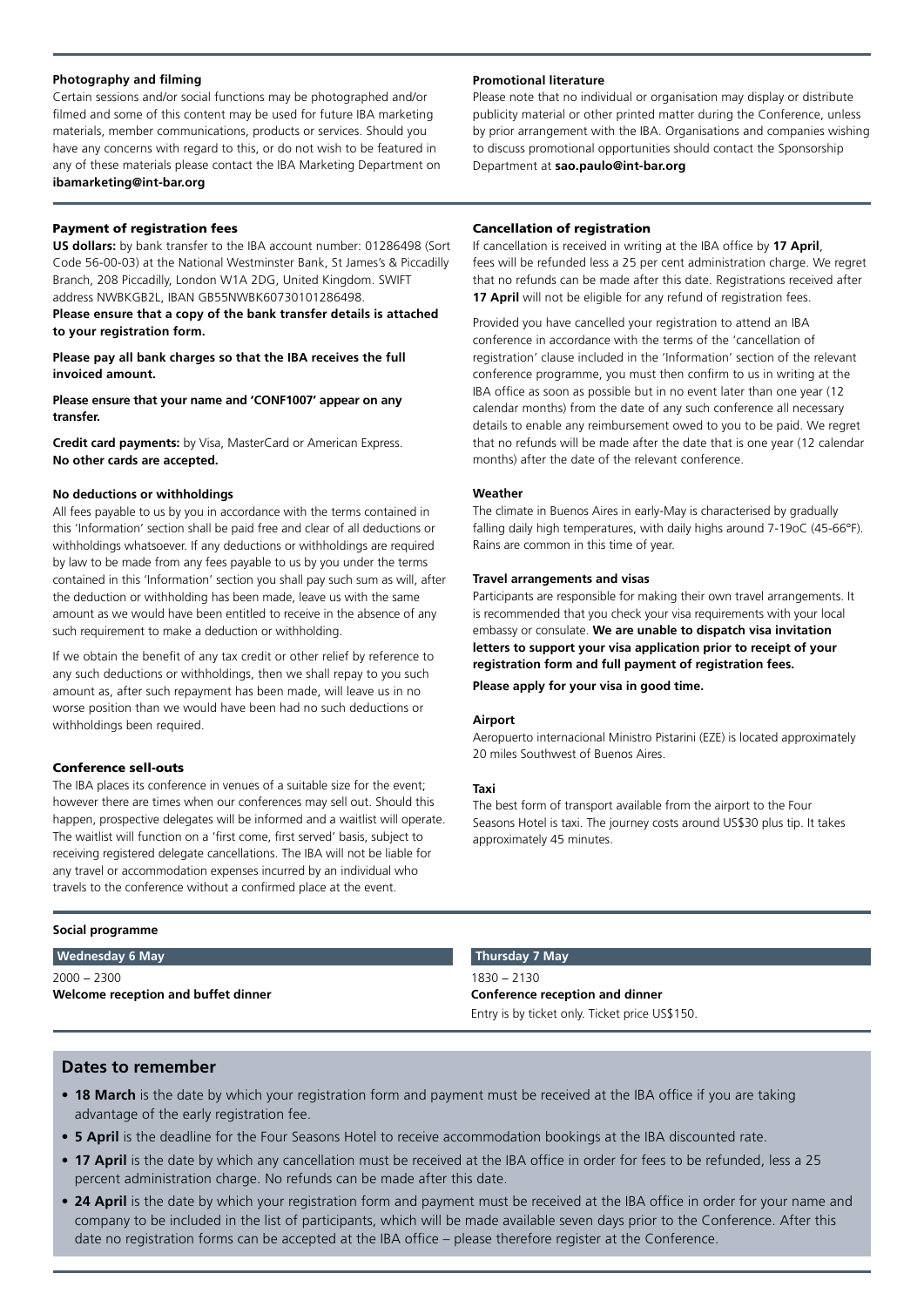#### Hotel accommodation

A limited number of rooms have been reserved at the Four Seasons Hotel for the nights of 6, 7 and 8 May.

#### **Four Seasons Hotel**

Posadas 1086 Buenos Aires, Argentina Tel.: +54 (11) 5171 1234

#### **http:/fourseasons.com/buenosaires**

The following rate is per room, per night and inclusive of buffet breakfast for one person. Service charges and local taxes are not included.

#### **City View Guest Room – single: US\$270**

As a limited number of rooms have been blocked at the hotel, availability cannot be guaranteed once the room block is full. Please note that any reservation made after 5 April will be subject to availability and cannot be guaranteed at the special IBA rate.

#### Please contact **groups.bue@fourseasons.com**

or +54 (11) 4321 1200 and mention you are attending the IBA conference to make your reservation.

The hotel requires the guarantee through a credit card to secure your reservation in case of no-shows and late cancellations.

#### **Disabled access**

The Four Seasons Hotel is wheelchair accessible. Please notify us if you require special assistance.

#### **Cancellation and no-show policy**

Any cancellations made 20 days prior to check-in will incur a cancellation fee of one night charge. Any cancellations made 7 days prior to check-in will incur a cancellation fee of the total number of nights reserved. The same applies for no-shows.

VAT will be refunded to all accommodation services to foreign tourists, as determined by Decree 1043/16. This Decree state that all the tourists that make their payment with international debit or credit card, will have VAT refunded. Tourist at check in must provide a copy of the passport or foreign identity card together with the Migrations card, as appropriate. In case of no-show or cancellation, the refund will not be applied. Please note that in the event of any cancellations or no-shows, rooms will be charged to the individual guest's credit card given at the time of the booking.

Delegates are responsible for making accommodation reservations and entering into an agreement with the hotel regarding credit card guarantees, cancellation terms and conditions, and room rates (should these differ from the special IBA rate). The IBA cannot accept responsibility for hotel accommodation disputes between a delegate and the hotel.

#### **Unauthorised accommodation agents**

The IBA is not using any travel or accommodation agents for this conference. To make your reservation please contact the hotel directly by accessing **groups.bue@fourseasons.com** or +54 (11) 4321 1200. This is the only official accommodation booking system.

# **BAZOZOMIAMI** MIAMI BEACH CONVENTION CENTER



The 2020 Annual Conference will be<br>held in Miami, a major US centre and leading city for finance, commerce, culture, entertainment and international trade.

With an abundance of business and networking opportunities on offer, this modern metropolis will be a fantastic location for the largest and most prestigious event for international lawyers.

### **HOW WILL YOU BENEFIT FROM ATTENDING IBA 2020?**

- Listen to industry thought leaders and experts sharing their advice to enable you to re‑engineer your approach to business
- Build strategies for success by sharing your experiences and issues with lawyers from all practice areas from across the globe
- Generate more work and referrals by making connections with a network of over 6,000 international lawyers from more than 2,700 law firms, corporations and regulators
- Save time and money by meeting all of your legal contacts under one roof



#### **OFFICIAL CORPORATE SUPPORTER**



#### **TO REGISTER YOUR INTEREST:**

Visit: **www.ibanet.org/conferences/Miami-2020.aspx** Email: **ibamarketing@int-bar.org**

To receive details of all advertising, exhibiting and sponsorship opportunities for the IBA Annual Conference in Miami, email **andrew.webster-dunn@int-bar.org**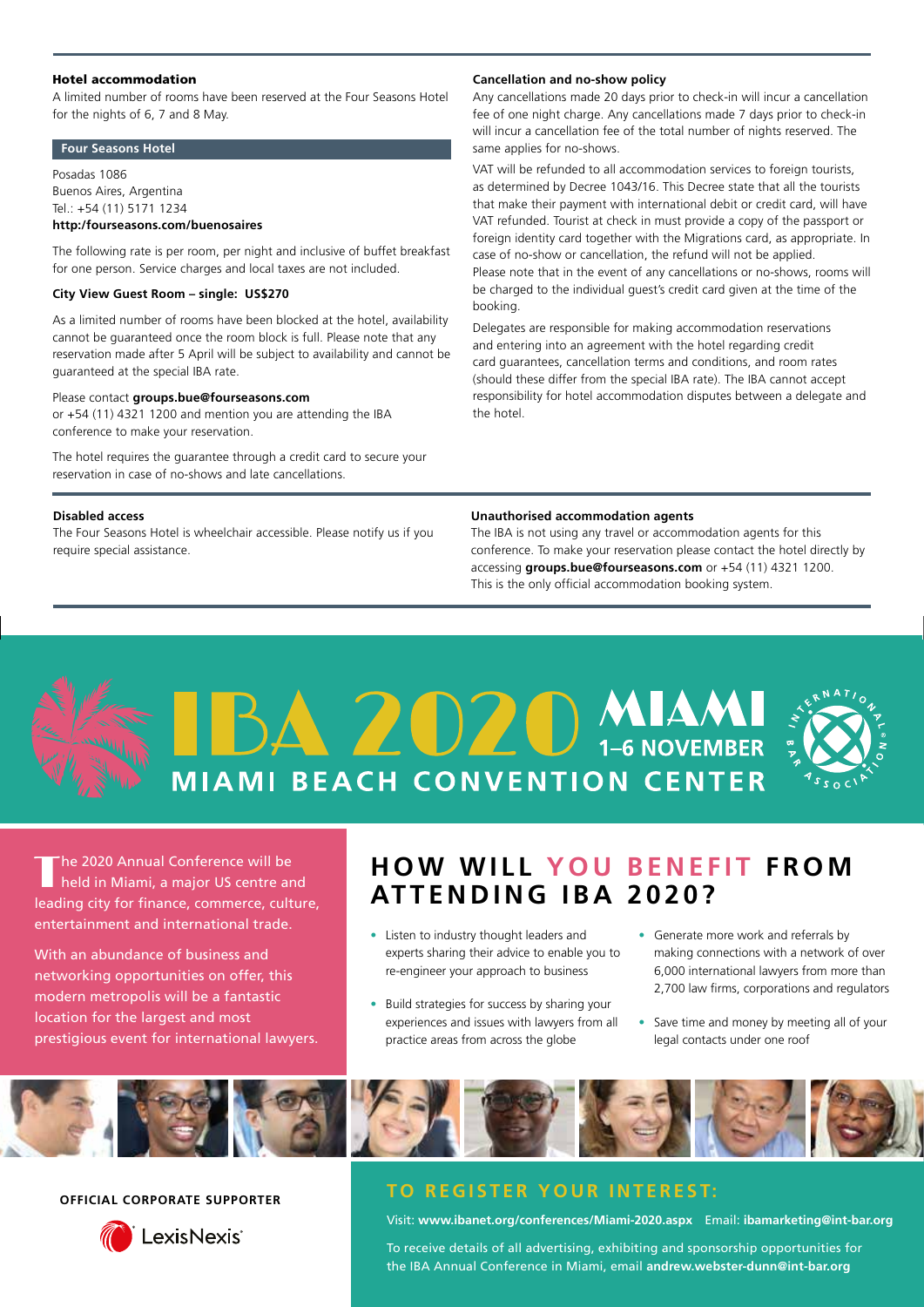## Registration form

### **IBA Annual Litigation Forum**

#### **New challenges in multijurisdictional litigation**

6−8 May 2020, Four Seasons Hotel, Buenos Aires, Argentina

Please read the 'Information' section before completing this form and return it together with your bank transfer to Camila Campelo at the address overleaf.

> REGISTER ONLINE AT WWW.IBANET.ORG/CONFERENCES/CONF1007.ASPX TO MAKE IMMEDIATE AND SECURE PAYMENT BY CREDIT CARD AND OBTAIN A TEN PER CENT DISCOUNT ON THE FEES BELOW

| <b>PERSONAL DETAILS</b> (Please attach your business card or write in block capitals) |  |  |
|---------------------------------------------------------------------------------------|--|--|
|                                                                                       |  |  |

|                                                                                                                                                                                                                                                     |                                                                                                                                                                                                                                           | Name and country to be shown on badge <i>(if different from above)</i> |  |
|-----------------------------------------------------------------------------------------------------------------------------------------------------------------------------------------------------------------------------------------------------|-------------------------------------------------------------------------------------------------------------------------------------------------------------------------------------------------------------------------------------------|------------------------------------------------------------------------|--|
|                                                                                                                                                                                                                                                     |                                                                                                                                                                                                                                           |                                                                        |  |
|                                                                                                                                                                                                                                                     |                                                                                                                                                                                                                                           |                                                                        |  |
|                                                                                                                                                                                                                                                     |                                                                                                                                                                                                                                           |                                                                        |  |
|                                                                                                                                                                                                                                                     |                                                                                                                                                                                                                                           |                                                                        |  |
|                                                                                                                                                                                                                                                     |                                                                                                                                                                                                                                           |                                                                        |  |
|                                                                                                                                                                                                                                                     |                                                                                                                                                                                                                                           |                                                                        |  |
|                                                                                                                                                                                                                                                     | Guest name and the contract of the contract of the contract of the contract of the contract of the contract of<br>Guests are not entitled to attend the working sessions. No member of the legal profession may be registered as a quest. |                                                                        |  |
| SPECIAL DIETARY REQUIREMENTS                                                                                                                                                                                                                        |                                                                                                                                                                                                                                           |                                                                        |  |
| If you have special dietary requirements, due to allergen intolerances, medical, religious reasons or a life choice, please specify the requirement below.<br>The IBA is unable to cater for dietary requirements other than for the above reasons. |                                                                                                                                                                                                                                           |                                                                        |  |

Please tick box if you have allergen intolerances and specify

Please tick box if your guest has allergen intolerances and specify \_\_\_\_\_\_\_\_\_\_\_\_\_

Please state all other dietary requirements clearly, i.e. I am a vegetarian; I do not eat red meat.

\_\_\_\_\_\_\_\_\_\_\_\_\_\_\_\_\_\_\_\_\_\_\_\_\_\_\_\_\_\_\_\_\_\_\_\_\_\_\_\_\_\_\_\_\_\_\_\_\_\_\_\_\_\_\_\_\_\_\_\_\_\_\_\_\_\_\_\_\_\_\_\_\_\_\_\_\_\_\_\_\_\_\_\_\_\_\_\_\_\_\_\_\_\_\_\_\_\_\_\_\_\_\_\_\_\_\_\_\_\_\_\_\_\_\_\_\_\_\_\_\_\_\_\_\_\_\_\_\_\_\_ *Disclosure of dietary information denotes you have agreed to the IBA sharing this information with relevant third parties who are providing catering on our behalf.*

#### TO OBTAIN A TEN PER CENT DISCOUNT ON THE FEES BELOW, PLEASE REGISTER BY 18 MARCH 2020 ONLINE AT WWW.IBANET.ORG/CONFERENCES/CONF1007.ASPX **IBA MEMBERS CAN REGISTER ONLINE BY 18 MARCH FOR US\$800** PLEASE SEE 'INFORMATION' FOR FURTHER ONLINE REGISTRATION DETAILS.

| <b>HARD COPY REGISTRATION FORMS AND FEES RECEIVED:</b> | on or before 18 March | after 18 March |
|--------------------------------------------------------|-----------------------|----------------|
| IBA member                                             | US\$890               | US\$1,055      |
| Non-member*                                            | US\$1,140             | US\$1,305      |
| Young lawyers (under 30 years)                         | US\$670               | US\$1,305      |
| Academics/judges (full time)                           | US\$670               | US\$1,305      |
| Public lawyers                                         | US\$670               | US\$1,305      |
| Corporate counsel                                      | US\$800               | US\$1,305      |
| Guest fee                                              | US\$60                | US\$60         |
| Conference reception and dinner ticket                 | US\$150               | US\$150        |

*Guests are not entitled to attend the working sessions. No member of the legal profession may be registered as a guest.*

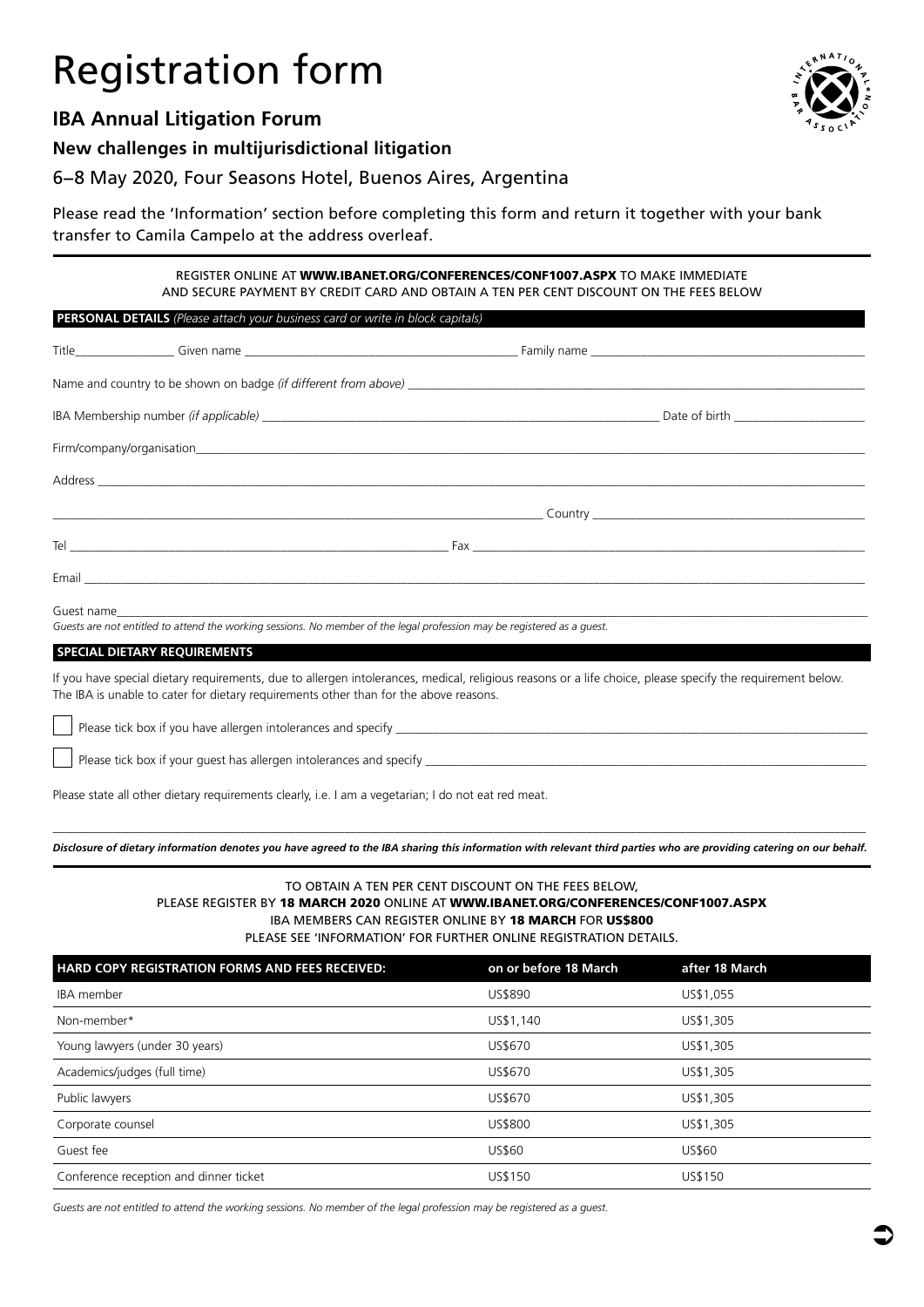| <b>Social functions</b>                                                                                                                                                                                                                                                                                                                                                             |  |
|-------------------------------------------------------------------------------------------------------------------------------------------------------------------------------------------------------------------------------------------------------------------------------------------------------------------------------------------------------------------------------------|--|
| Welcome reception and buffet dinner on 6 May<br>Number of tickets _____<br><b>NIL</b><br>One Welcome reception and buffet dinner ticket for each delegate and registered guest is permitted.                                                                                                                                                                                        |  |
| Conference reception and dinner on 7 May<br>Number of tickets _____<br>@US\$150<br>One Conference reception and dinner ticket for each delegate and registered guest is permitted.                                                                                                                                                                                                  |  |
| Social ticket reservations are subject to availability and cannot be guaranteed unless payment has been received by 18 March.                                                                                                                                                                                                                                                       |  |
| TOTAL AMOUNT PAYABLE US\$                                                                                                                                                                                                                                                                                                                                                           |  |
| *JOIN THE IBA TODAY AND REGISTER FOR THIS CONFERENCE AT THE IBA MEMBER RATE.<br>PLEASE FIND THE IBA MEMBERSHIP APPLICATION FORM AT WWW.IBANET.ORG                                                                                                                                                                                                                                   |  |
| A REDUCED RATE IS OFFERED TO LAWYERS WHO ARE OVER THE AGE OF 65, HAVE BEEN AN IBA MEMBER FOR MORE THAN 20 YEARS AND<br>ARE NO LONGER PRACTISING LAW. PLEASE CONTACT THE IBA OFFICE FOR FURTHER INFORMATION.                                                                                                                                                                         |  |
| FULL PAYMENT MUST BE RECEIVED IN ORDER TO PROCESS YOUR REGISTRATION.<br><b>PLEASE NOTE THAT REGISTRATIONS ARE NOT TRANSFERABLE.</b>                                                                                                                                                                                                                                                 |  |
| <b>METHODS OF PAYMENT</b>                                                                                                                                                                                                                                                                                                                                                           |  |
| By credit card<br>Register online at www.ibanet.org/conferences/conf1007.aspx and make immediate and secure payment by credit card<br>Note: please do not send your credit card details on the registration form or within an email or fax.                                                                                                                                         |  |
| By bank transfer                                                                                                                                                                                                                                                                                                                                                                    |  |
| I have transferred to the IBA bank account the total amount payable and have attached a copy of the bank transfer details.<br>(By bank transfer to the IBA account number: 01286498 (Sort Code 56-00-03) at the National Westminster Bank, St James's & Piccadilly Branch, 208 Piccadilly, London W1A<br>2DG, United Kingdom. SWIFT address NWBKGB2L, IBAN GB55NWBK60730101286498.) |  |
| Please ensure that a copy of the bank transfer details is attached to your registration form.                                                                                                                                                                                                                                                                                       |  |
| WHERE DID YOU FIRST HEAR ABOUT THIS CONFERENCE?                                                                                                                                                                                                                                                                                                                                     |  |
|                                                                                                                                                                                                                                                                                                                                                                                     |  |
| <b>IBA CONFERENCE</b><br><b>OTHER CONFERENCE</b><br><b>DIRECT MAIL</b><br><b>INTERNET</b><br>ADVERTISEMENT                                                                                                                                                                                                                                                                          |  |
| <b>EDITORIAL</b><br><b>EMAIL</b><br><b>RECOMMENDATION</b><br><b>OTHER</b>                                                                                                                                                                                                                                                                                                           |  |
| Please provide further details, quoting code (if applicable)                                                                                                                                                                                                                                                                                                                        |  |

The International Bar Association would like to keep in touch with you about relevant news, events, publications and membership. You can opt out of receiving information at any time by emailing **member@int-bar.org** or by logging into My IBA and updating your preferences. Your details will be included in the list of participants. If you do not want your details to be included in the list, please email **camila.campelo@int-bar.org**.

*\_\_\_\_\_\_\_\_\_\_\_\_\_\_\_\_\_\_\_\_\_\_\_\_\_\_\_\_\_\_\_\_\_\_\_\_\_\_\_\_\_\_\_\_\_\_\_\_\_\_\_\_\_\_\_\_\_\_\_\_\_\_\_\_\_\_\_\_\_\_\_\_\_\_\_\_\_\_\_\_\_\_\_\_\_\_\_\_\_\_\_\_\_\_\_\_\_\_\_\_\_\_\_\_\_\_\_\_\_\_\_\_\_\_\_\_\_\_\_\_\_\_\_\_\_\_\_\_\_\_\_*

*\_\_\_\_\_\_\_\_\_\_\_\_\_\_\_\_\_\_\_\_\_\_\_\_\_\_\_\_\_\_\_\_\_\_\_\_\_\_\_\_\_\_\_\_\_\_\_\_\_\_\_\_\_\_\_\_\_\_\_\_\_\_\_\_\_\_\_\_\_\_\_\_\_\_\_\_\_\_\_\_\_\_\_\_\_\_\_\_\_\_\_\_\_\_\_\_\_\_\_\_\_\_\_\_\_\_\_\_\_\_\_\_\_\_\_\_\_\_\_\_\_\_\_\_\_\_\_\_\_\_\_*

For further details on how your data is used and stored: **www.ibanet.org/web\_privacy\_policy.aspx**.

#### **PLEASE SEND THE COMPLETED FORM TO INTERNATIONAL BAR ASSOCIATION LATIN AMERICA OFFICE:**

#### **Camila Campelo**

Rua Helena 170, 14º andar, São Paulo, SP 04552-050, Brasil Tel: +55 (11) 3046 3320 Fax: +55 (11) 3046 3324 Email: camila.campelo@int-bar.org www.ibanet.org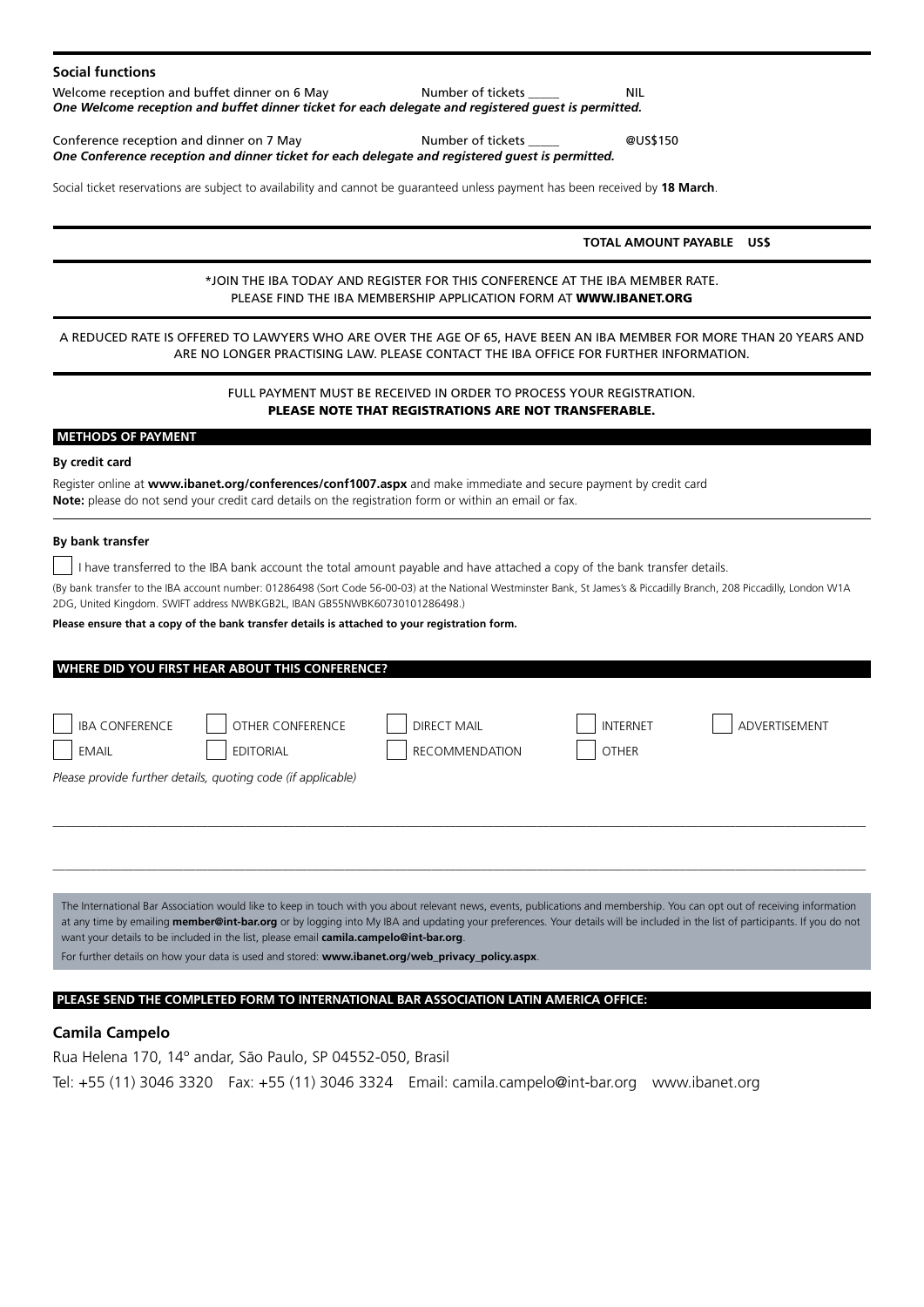

## **International Bar Association**

### the global voice of the legal profession

The International Bar Association (IBA), established in 1947, is the world's leading organisation of international legal practitioners, bar associations, law firms and law societies.

The IBA influences the development of international law reform and shapes the future of the legal profession throughout the world. It has a membership of more than 80,000 individual lawyers and more than 190 bar associations and law societies spanning over 170 countries.

Inspired by the vision of the United Nations, the IBA was founded in the same spirit, just before the Universal Declaration of Human Rights was proclaimed in 1948.

Information, enabling them to better represent their clients' interests. The IBA covers all practice areas and professional interests, providing members with access to leading experts and up-to-date

Through its various committees, fora and task forces, the IBA facilitates the exchange of information and views among its members as to laws, practices and professional responsibilities relating to the practice of law around the globe.

#### IBA Litigation Committee overview

The IBA Litigation Committee focuses on the legal, practical and procedural issues involved in conducting litigation. Differences and developments in individual jurisdictions are compared. The issues arising in international litigation receive particular attention, including issues such as jurisdiction, choice of law, and the role of international judicial assistance in dispute resolution. Practitioners involved in larger scale or international litigation can debate topical issues and share their experiences of handling and solving the problems arising from such disputes. In particular, the committee seeks to explore the differences of approach between the common law and civil law traditions, and to encourage a dialogue between practitioners from these two systems.

#### IBA Latin American Regional Forum overview

The IBA Latin American Regional Forum covers all countries in Latin America as well as Mexico, Puerto Rico and Spanish-speaking areas of the Caribbean. The Forum provides a focus for all activities in the region. The group organises sessions at IBA conferences and in particular has been instrumental in ensuring that a Latin American perspective is addressed during relevant special sessions. The IBA Latin American Regional Forum is closely affiliated with the IBA North American Forum as the regions are geographically proximate and share many issues.

#### Contact information

**International Bar Association Latin America Office** Rua Helena 170, 14º andar, São Paulo, SP 04552-050, Brasil Tel: +55 (11) 3046 3321 Fax: +55 (11) 3046 3324 Email: sao.paulo@int-bar.org **www.ibanet.org**

#### **International Bar Association**

4th Floor, 10 St Bride Street, London EC4A 4AD, United Kingdom Tel: +44 (0)20 7842 0090 Fax: +44 (0)20 7842 0091 Email: member@int-bar.org **www.ibanet.org**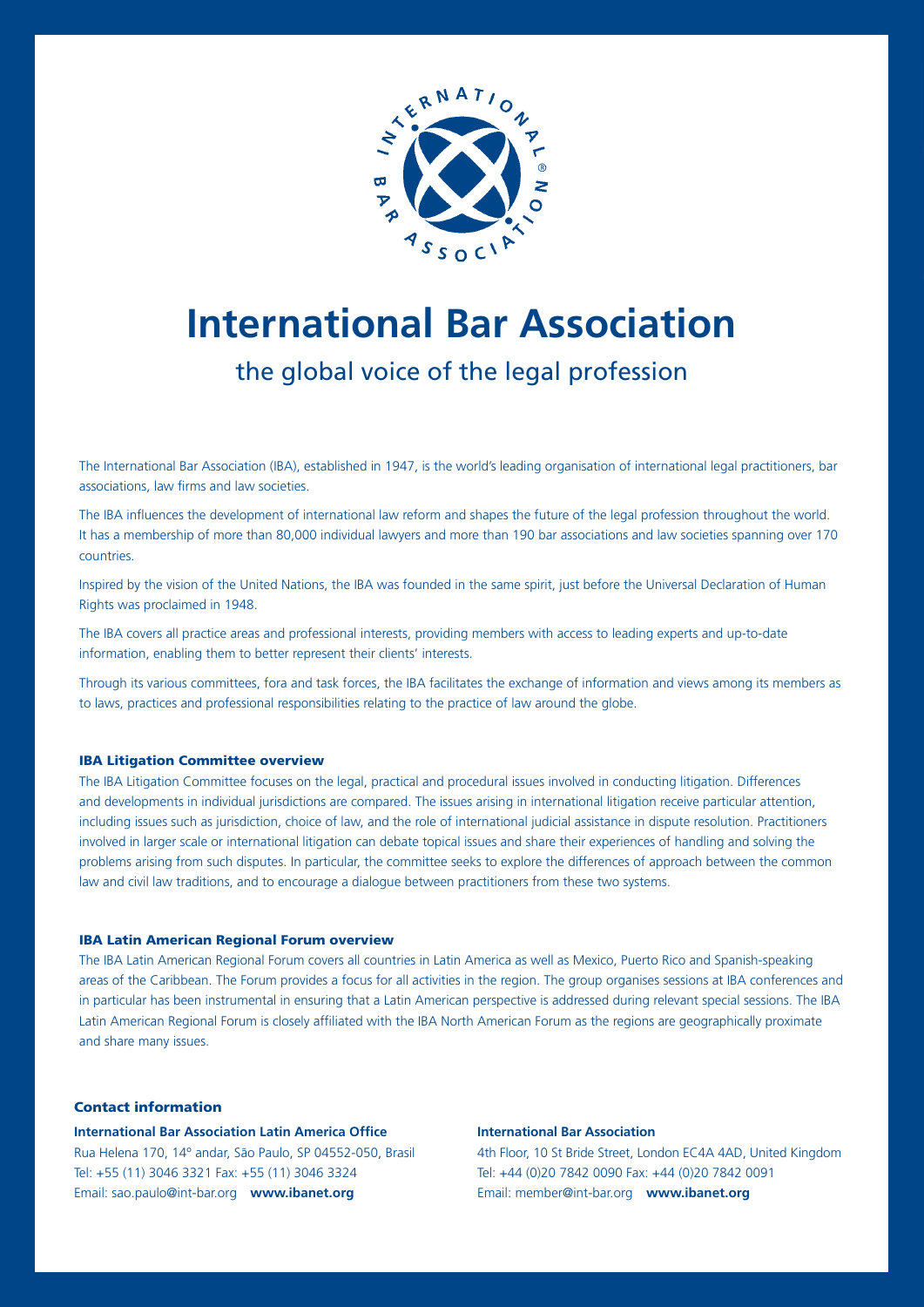## BRINGING CLARITY TO THE COMPLEX

## COMPASS **LEXECON**

One of the world's leading economic consulting firms providing law firms, corporations and government clients with clear analysis of complex economic issues.

## DAMAGES & QUANTUM EXPERTS

- Damage assessment in cases of expropriation and contractual breaches
- Asset and equity valuation in shareholders disputes
- Assessment in price setting and tariff renegotiation disputes
- Economic, financial and regulatory analysis
- Complex contractual advice
- Antitrust and market dominance issues

## OUR OFFICES

LATIN AMERICA: Buenos Aires: BOUCHARD 547, 11TH FLOOR, C1106ABG - ARGENTINA - +54 11 4321 9700 | UNITED STATES: Boston, MA | Chicago, IL | Houston, TX | Los Angeles, CA | Miami, FL | New York, NY | Oakland, CA | Pasadena, CA | Washington, DC EUROPE: Berlin | Brussels | Düsseldorf | Helsinki | London | Madrid | Paris | Tel Aviv ASIA: Beijing | Hong Kong

### compasslexecon.com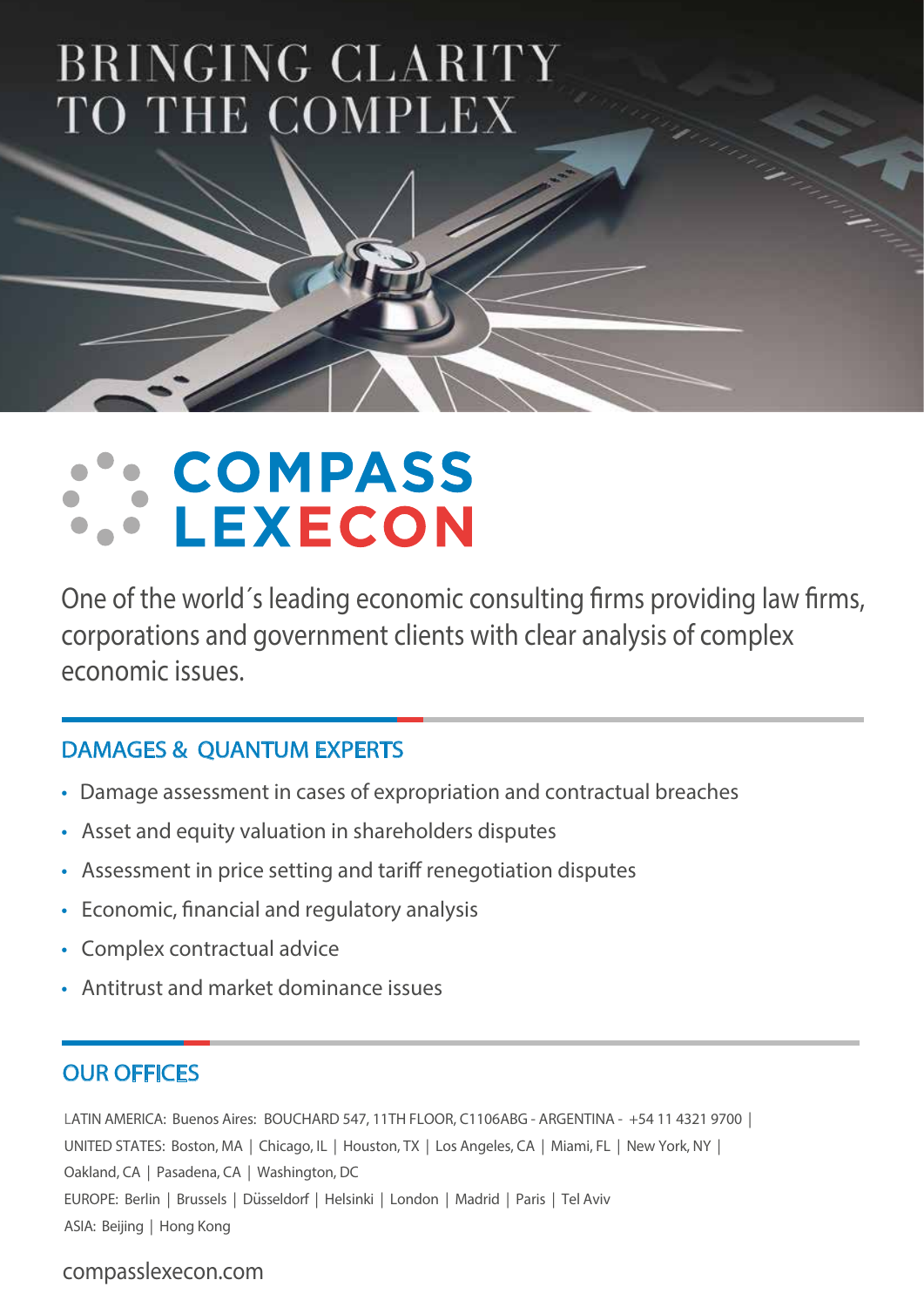## **KIRKLAND & ELLIS**

## Kirkland & Ellis is proud to sponsor the

# **IBA Annual Litigation Forum 2020**

Kirkland & Ellis International LLP 30 St Mary Axe, London, EC3A 8AF, United Kingdom +44 20 7469 2000 | www.kirkland.com

Kirkland & Ellis International LLP is authorised and regulated by the Solicitors Regulation Authority.